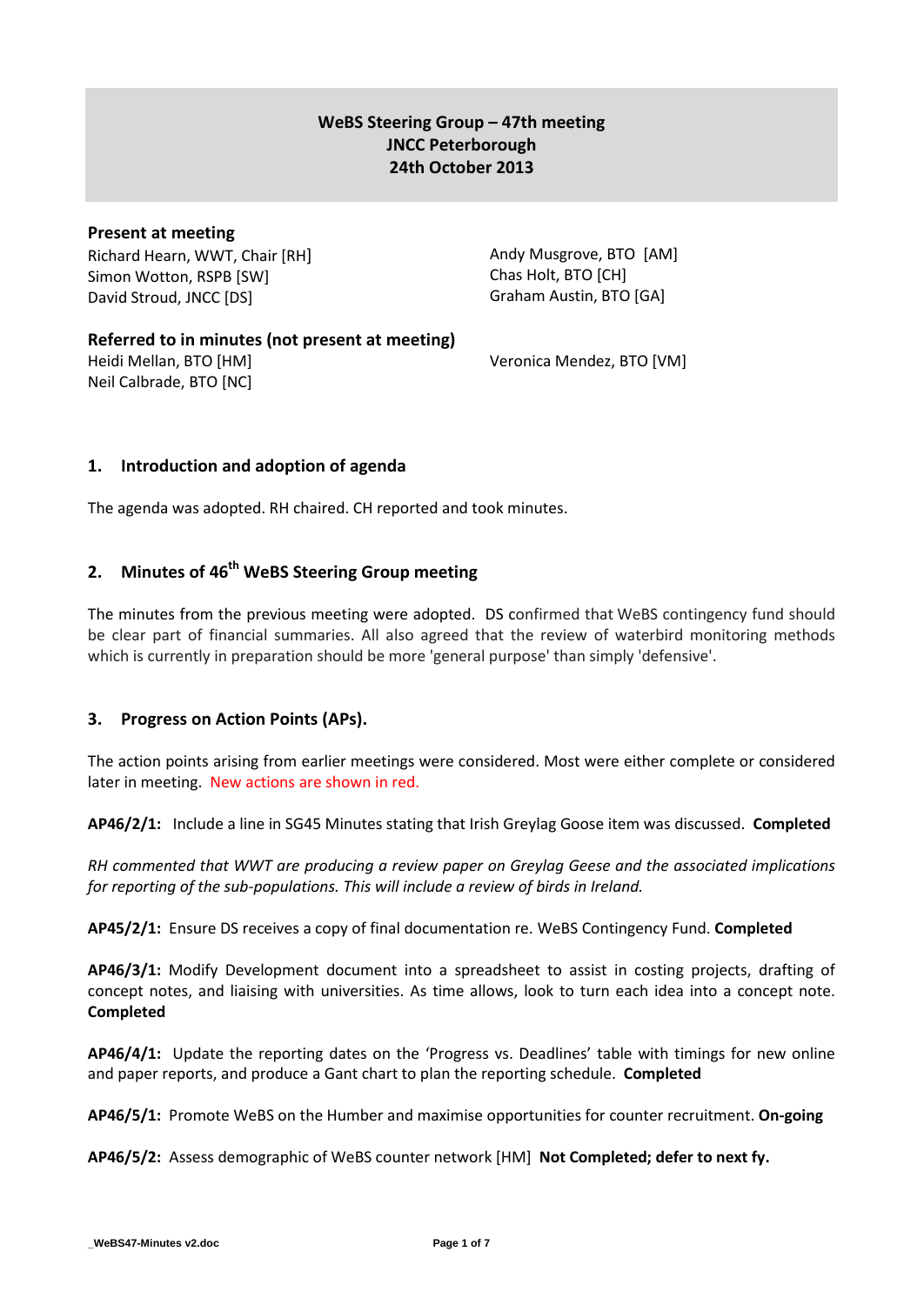*AM suggested that acquisition of this information could be linked to a similar initiative to be introduced in BBS. All agreed that the WeBS LOAC would be the appropriate start point to look to establish a WeBS Mentoring Strategy; one of the objectives of this would be to address a potentially ageing counter network.* (see **AP47/5/1**).

**AP46/5/3:** Update wording on website and elsewhere, to ensure that all counters are aware that WeBS is committed to making data and information readily available to users. Remove any associated means of requesting data to be withheld. [HM] **Completed**

**AP46/5/4:** Provide a brief summary of water rail tape-lure study for SG47 [NC]. **Not yet completed**

*It was agreed that results form the water rail tape-lure study would be a good feature for the next WeBS newsletter.* (see **AP47/6/1**).

**AP46/6/1:** Finalise and publicise dates of intermediate-level WeBS training courses for 2013/14. [NC] **Completed**

**AP46/6/2:** Finish on-line tutorials and upload to website [HM] **Completed**

**AP46/7/1:** Amongst other items, on-line mapping to be discussed at WeBS-GSMP meeting [CH, RH] **Completed**

*RH updated the group that the GSMP mapping facility was nearing completion. It uses an Indicia tool-kit.*

**AP46/10/1:** Relevant parties to be advised of the new date for Alerts publication as appropriate. [DP, CH] **Completed**

**AP46/10/2:** GA to produce short summaries detailing (i) Alerts data for publication at end of March, and (ii) additional Alerts data likely to be available for publication before the end of 2013. [GA] **On-going**

*It was agree that the most pragmatic approach would be to integrate these additional Alerts data (geese, some extra SSSIs, split Gibraltar Point from The Wash) in the next major update of WeBS Alerts (for release in winter 2015/16).*

**AP46/11/1:** End-of-year data request figures to be circulated to Partners. [CH] **Completed** 

**AP46/12/2:** Update on progress with processing of historic waterbird data to be produced for SG47. [HM] **Completed**

*It was agreed that it would be useful to have an article in the next newsletter that both formally thanks the current volunteers for their efforts, and also serves to recruit other helpers.* (see **AP47/6/3**).

**AP46/12/3:** Correspondence with AEWA and Wetlands International on review of monitoring methods to be progressed [CH], and the item to be circulated within the AEWA Technical Committee [DS]. **On-going**

*It was suggested that this could be integrated with a report focusing on geese that it is being undertaken to serve as an audit trail for the generation of goose population estimates. That general approach would also fit with the Country Agencies' approach to assessing "Science Quality". DS suggested that the current draft AEWA Technical Note should be circulated to WeBS Partners asap, then for input from non-UK parties such as SOVON, and then to the wider AEWA Technical Committee* (see **AP47/13/2**).

**AP46/12/4:** Progress work on development of Arctic indicator [CH, RH, DS] **On-going**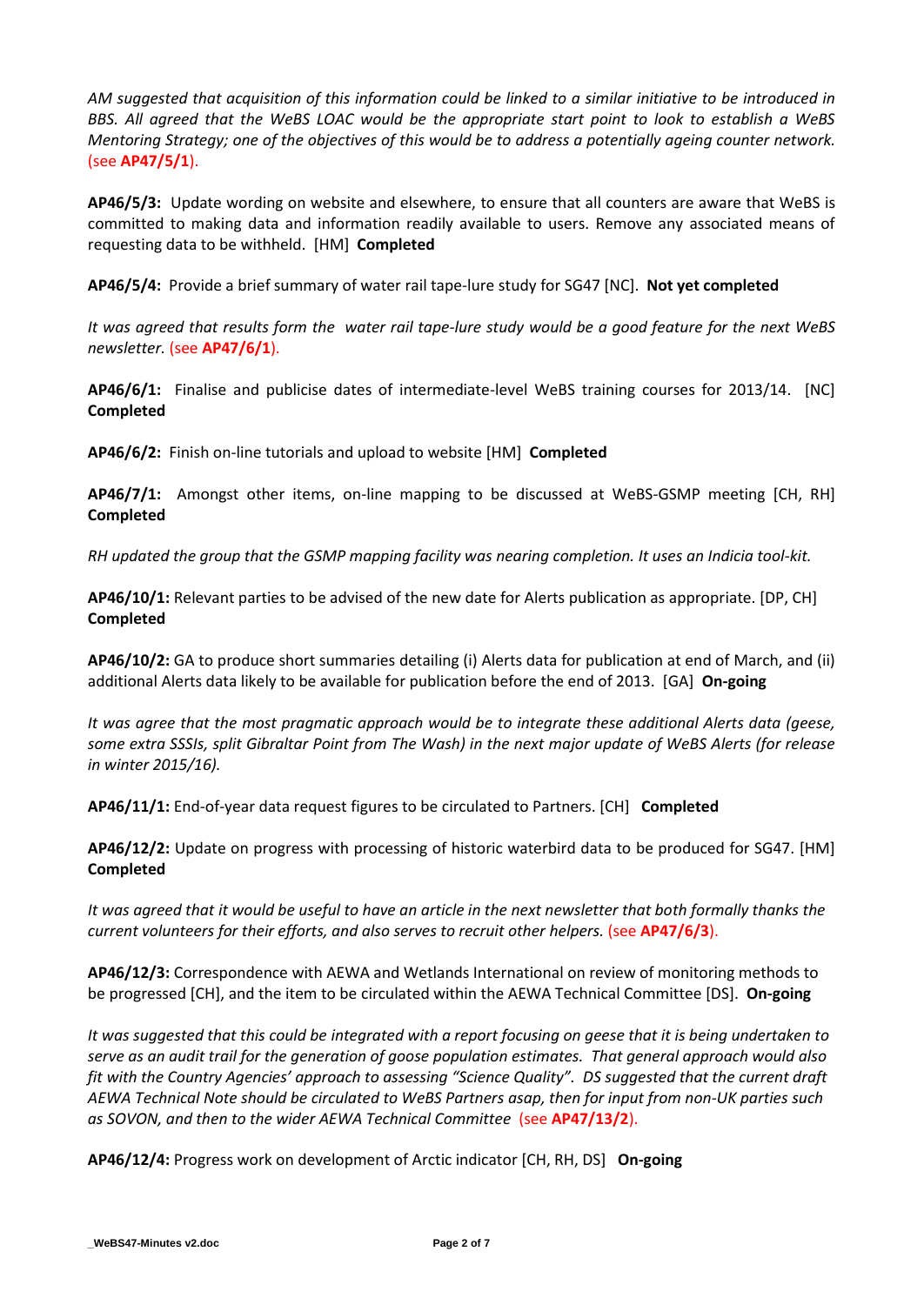**AP46/12/5:** Facilitating organisation of Golden Plover survey to be costed for circulation at end of FY. [CH] **Completed**

**AP46/12/6:** Progress proposal for integration of remote waterbird monitoring into WeBS; costs to be circulated at FY end [AM, CH]. Training workshop attended in April 2013 **On-going (NEWS)**

**AP46/12/7:** Progress proposal & funding strategy for NEWS; costs to be circulated at FY end [DN, CH] **Completed**

**AP46/12/8:** Produce concept NEWS note for RSPB by July 2013 [DN, CH] **Not Completed** 

*The NEWS spec was reviewed at the meeting.*

**AP46/12/8:** Relay feedback to RAFOS, and encourage participation in NEWS [CH] **Completed**

**AP45/14/1:** GSMP & WeBS to add issue of BS trend discrepancies to agenda for their spring meeting [RH] **Completed**

#### **4. Progress versus deadlines**

CH reviewed progress against standard data submission and reporting deadlines. The reporting deadlines have been modified to account for the new reporting schedule, and a Gant chart produced with intermediate milestones which will help plan the reporting schedule.

#### **5. Counter network**

CH provided update. New LOs have been recruited for: Gwent [excl. Severn Estuary], Caithness, East Yorkshire & Scarborough [excl. Humber], Derbyshire and East Lancashire & Fylde. Vacancies in the Local Organiser network were reviewed; current gaps in LO coverage are: Carlingford Lough; Cheshire North; Clwyd; Co. Antrim; Co. Armagh; Co. Down; Co. Fermanagh; Co. Londonderry; Co. Tyrone; Durham; Essex (other sites); Huddersfield/Halifax area; Loughs Neagh and Beg; Merseyside inland; Outer Ards; South Down coast; South Yorkshire; Sutherland (excl. Moray Basin); West Inverness/Wester Ross; West Kent. In terms of specific site issues, CH reported that the improved coverage of the Mersey Estuary had been maintained. However, some gaps in coverage on the Humber Estuary, combined with the departure of LO, means that site continues to be the priority in terms of recruitment.

In conjunction with an assessment of the demographics of the counter network (to be done once per Agreement period), all agreed that now would be a good time to seek to develop a "WeBS Mentoring Strategy". It would be good to initiate this discussion with the WeBS LOAC at the next meeting in Nov 2013.

### **AP47/5/1:** Initiate discussion re WeBS Mentoring Strategy at the WeBS LOAC meeting in Nov 2013. [HM]

AM updated on the group on a recent case of a team of counters requesting their WeBS count data to be withheld from the WeBS Local Organiser, county bird club and other external conservation NGOs. All agreed that LOs should be reminded of the ToR of the LO role and the associated stipulations re use of WeBS data. These ToR should be reviewed by the WeBS LOAC at the next meeting in Nov 2013.

## **AP47/5/2:** Review WeBS LO job description at the WeBS LOAC meeting in Nov 2013. Then ensure that all WeBS Local Organisers are aware of the Terms of Reference of the LO position. [HM]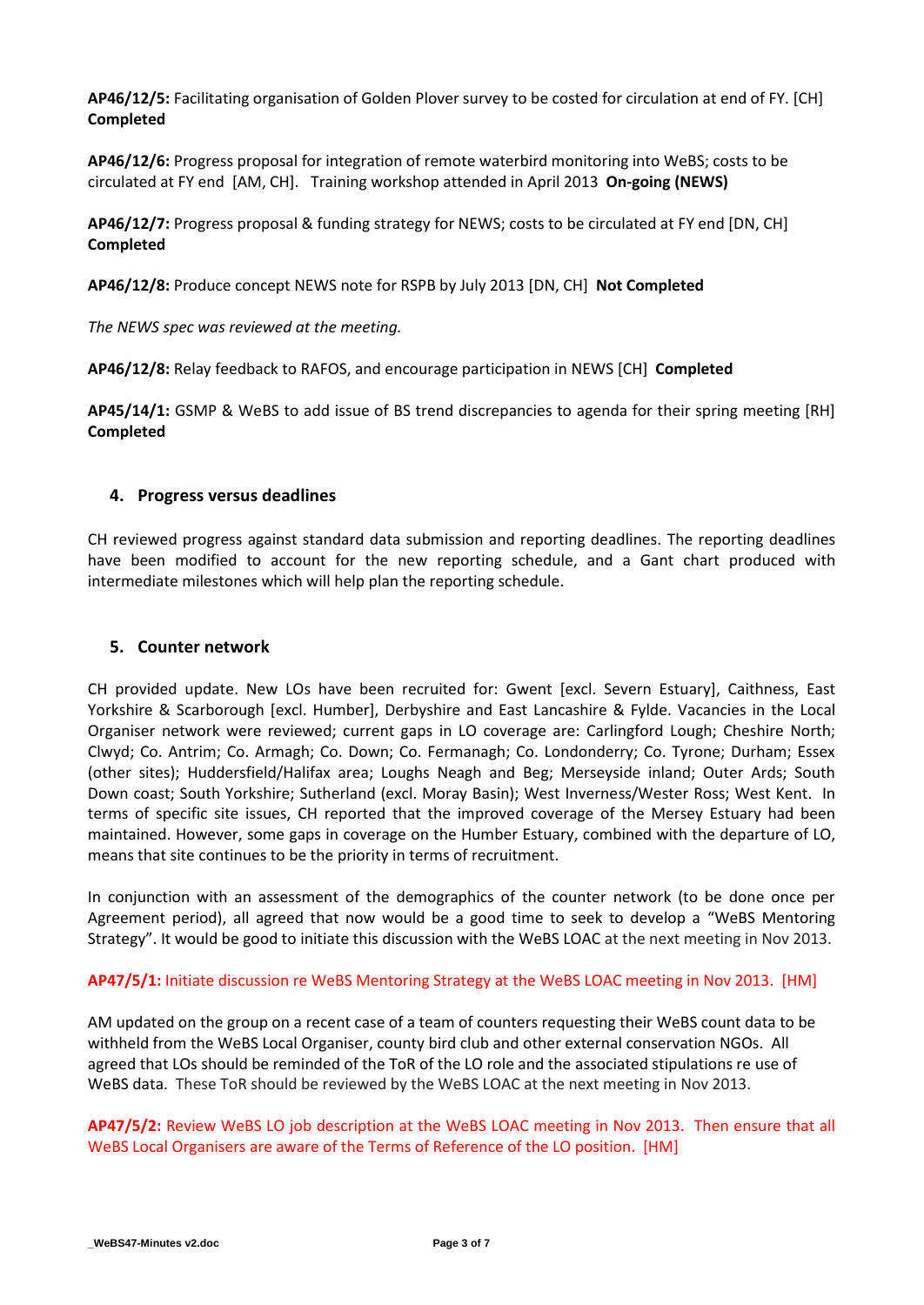CH informed the group that WeBS had received interest from BASC in developing closer BASC-WeBS collaboration. BASC are keen to promote WeBS to their members, which should have the benefit of enabling some priority gaps in WeBS coverage to be filled, potentially on important estuarine sites such as the Humber. All agreed that BASC members should contribute as volunteers to WeBS in the same way as standard WeBS volunteers (liaising with the relevant Local Organisers etc.). It would be a positive step to develop closer, positive relationships between ecologists and the hunting community. CH should look to contribute an article to the BASC membership magazine; RH suggested this could also highlight the positive situations re both the hunting community's input to AEWA and integration of FACE in the Africa-Eurasian Waterbird Monitoring Partnership.

**AP47/5/3:** Reply positively to BASC re promotion of WeBS to wider BASC membership, including offer of written article about WeBS for BASC membership. [CH]

# **6. WeBS newsletter**

The following were suggested as articles for inclusion in the next issue of *WeBS News,* in spring 2014:

- **AP47/6/1:** A summary of the Water Rail tape-lure study piloted in winter 2012/13 [NC]
- **AP47/6/2:** An article explaining complexities of goose reporting in the new annual report (see 9.2) [GA *et al.*]
- **AP47/6/3:** Feedback to volunteers on progress with inputting historic waterbird data both to provide thanks and as a push for more voluntary help [HM]
- **AP47/6/4:** An article highlighting plans for NEWS III [CH]

## **7. Website and WeBS Online**

CH reported that WeBS Online is operating smoothly and that the proportion of data submitted on-line continues to increase annually (now at approximately 80%). Recent developmental work has been focused on the changes to reporting (see below).

# **8. Low Tide Counts**

CH reported (on behalf of NC) that the final report of the 12 months of funded LTC of the Humber was delivered; this work is used as a 'LTC feature' in the new-look paper report. In 2013/14, estuaries due for LTC coverage include Pagham Harbour, Deben, Cleddau, Loch Indaal, and Blyth (Northumberland).

### **9. WeBS report**

### *9.1 Paper report*

The group spent time working through the first draft of the new paper report. All agreed that content and length (44 pages) were appropriate. All agreed that CH should aim to circulate the next draft by 11 Nov 2013, allowing two weeks for the receipt of detailed comments; by 25 Nov 2013.

**AP47/9/1:** Aim to circulate next draft of WeBS paper report by 11 Nov 2013 [CH]

**AP47/9/2:** Latest RSPB and WWT logos to be sent to CH for inclusion in the annual report [SW, RH]

**AP47/9/3:** Ensure compliance with Official Statistics procedures [CH]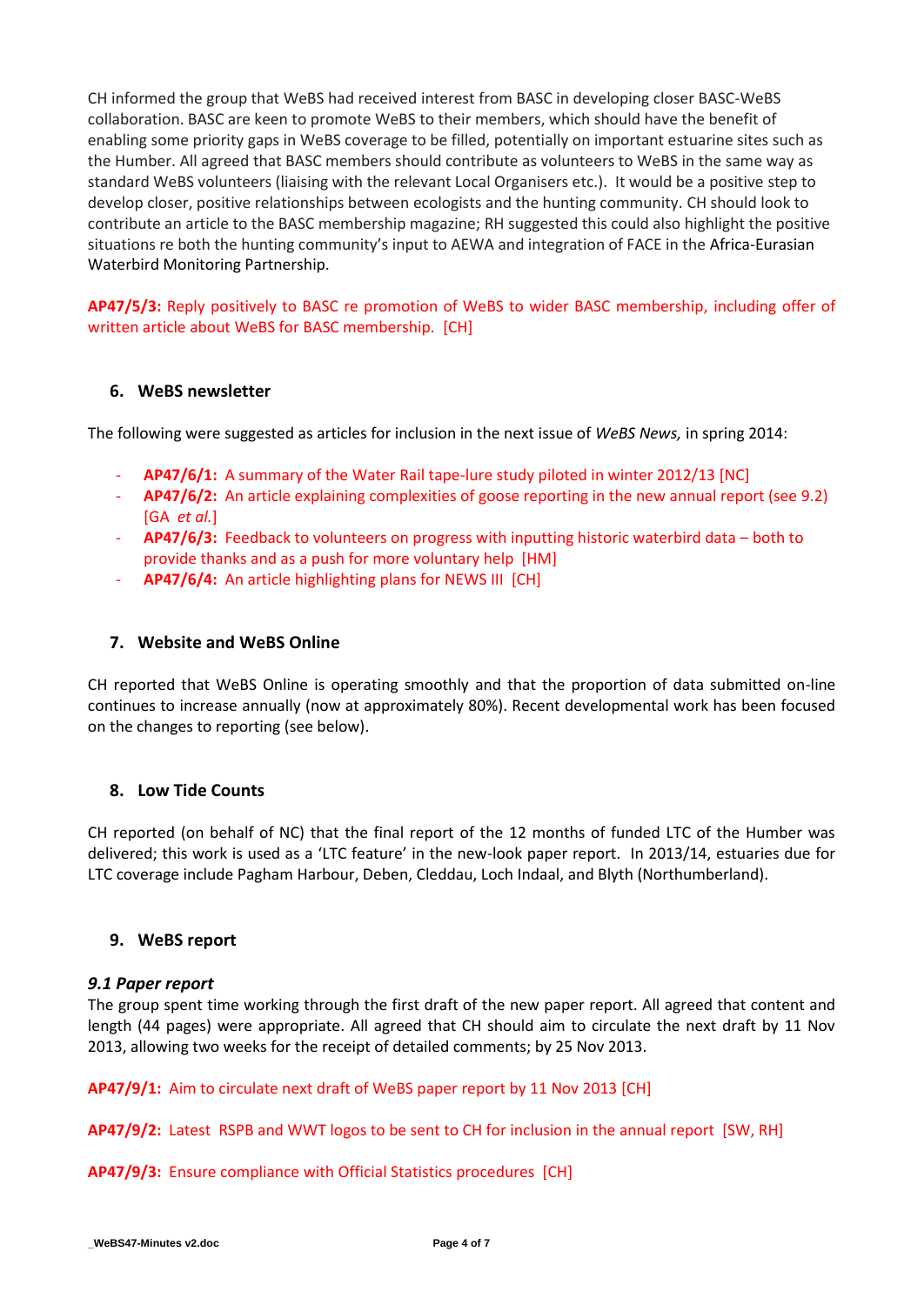### *9.2 Online report*

The group invested considerable time working through the online reporting interface, functionality of which was demonstrated by GA. All were pleased with progress and agreed that the content looked good and forms the basis of an excellent product.

Time was spent discussing the reporting of some of the goose populations; this was needed to ensure agreement on integration within the interface of species monitored by other censuses and those species for which different populations are routinely reported. Specific issues (and APs) are listed below:

**AP47/9/4:** Ensure that users are appropriately advised (on the static web pages) that a degree of caution may be needed when interpreting some monthly index plots. This particularly relates to the species of geese for which monthly indices relate to WeBS data whereas the annual indices/trends are based on non-WeBS census counts. [GA/CH]

**AP47/9/5:** Ensure that appropriate support documentation is available to describe allocation of sites to different goose (sub)populations, though introduction of an additional link within the existing 'Links to external pages' functionality. [GA]

**AP47/9/6:** Circulate a document detailing the agreed approach to on-line reporting of different goose populations. [GA] *Completed.* This can also form the basis for an article in the WeBS newsletter explaining some of the complexities to the counter network and wider WeBS stakeholder community (see AP47/6/2).

**AP47/9/7:** Ensure that change points between years for the listing of goose populations are introduced appropriately. [GA]

**AP47/9/8:** Collate any feedback on the new format report from users and counters. [HM]

DS suggested more explicit links on the interface to the IWC-based 'CSN Tool'. This was acknowledged by CH as a worthy aspiration, but he and RH pointed out that that this might be best deferred until the data in the CSN Tool were more up-to-date.

# **10. WeBS Stratification**

CH/GA provided an update on recent progress by VM on the WeBS stratification work (VM was unable to attend the meeting). All were please d with progress, and agreed with the proposed workplan which will probably be developed to involve a comparison with Atlas winter data and potentially comparison with regional blitz surveys. This approach will allow further validation of the derived population estimates.

In summary, the two major outputs will be (1) recommendations for derivation of improved population estimates for some species, (2) a stratification based on more refined understanding of UK water bodies, with associated improvements for survey planning. All agreed that it would be useful to produce a document reviewing potential developments after completion of (1) and (2). It was suggested that there could be potential for a PhD to be developed on the back of this work. An overall target should be to work towards integrating these results into the next APEP and improve quality of habitat-specific indices.

### **11. WeBS Data Requests**

CH reported that the WeBS data request service continues to run smoothly. End-of-year figures will be circulated in early April; based on projections, accrued surplus is likely to be similar to past years.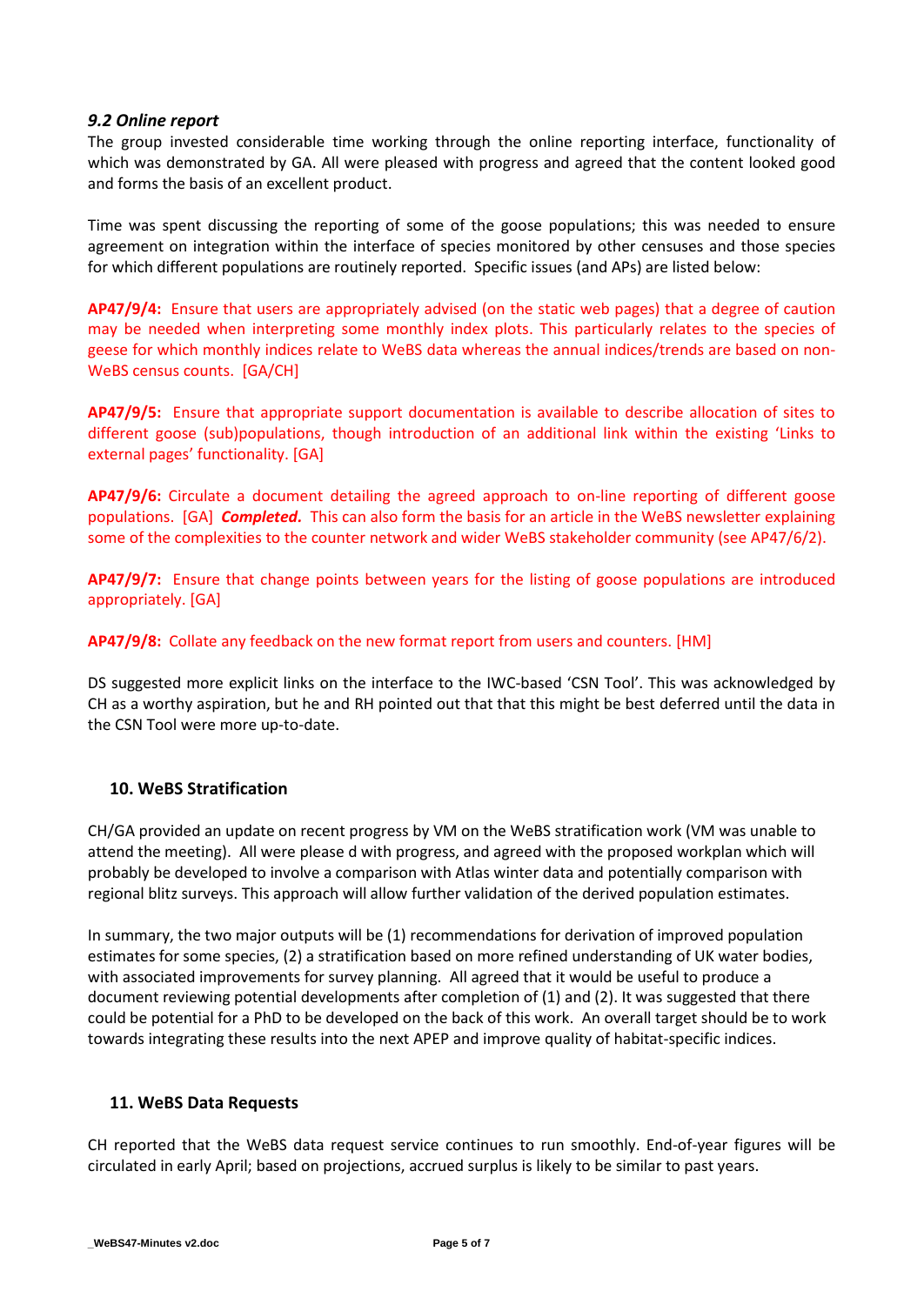# **12. NEWS planning**

CH circulated a draft spec for the next NEWS (2014/15-2015/16), intended to be used in approaching potential funders. All agreed with the content. In terms of the reference to protected sites and associated Common Standards Monitoring, DS suggested it was key to ensure within the spec that coverage of SSSIs was treated as being equally as important as coverage of SPAs. The inclusion of data collection on seaducks and tidal wrack in NEWS will be refined during the course of the planning phase.

The general concensus was that it would be most efficient to run NEWS as a two-stage project:

(a) 2014/15, would involve (i) the necessary IT & database work to allow integration of **NEWS** with WeBS and ensure on-line data entry, and (ii) full surveys of priority SPAs and other protected sites.

(b) 2015/16 would feature the wider full survey NEWS III, covering randomised stretches of coast across UK (synchronised with Ireland), as per previous NEWS.

# **AP47/12/1:** Continue dialogue with BirdWatch Ireland re. NEWS, and ensure Ireland remains on board for undertaking the survey in 2015/16. [CH]

There was also discussion regarding the potential for a sub-project within NEWS that would trial the use of UAVs to monitor birds on the non-estuarine coast. CH is writing a spec for this, and will follow up interest from SAMS to collaborate. Although large-scale remote use of such devices is likely to be impractical in UK due to strict legislation and safety laws, use on more restricted areas would be possible.

## **AP47/12/2:** Circulate spec for UAV pilot study. [CH]

## **13. WeBS developmental work**

A spreadsheet of proposed and on-going uses of WeBS DR surplus was circulated to SG in April. The group reviewed some specific on-going work, and other potential developments.

#### **Historic waterbird data**

There is a medium-term timetable (5 years; agreed at SG45) in place for this task. Several volunteers continue to assist and steady progress is being made. An update (provided by HM) was circulated. All agreed that it was important to review progress at SG48; in the meantime HM should distil the resources needed to enable completion of the task; where are the bottlenecks, and how can they best be overcome, etc..? It was also agreed that it was important to provide good feedback to the volunteers. This can be done initially through an article in the WeBS newsletter (see **AP47/6/3**).

**AP47/13/1:** Provide review on progress of inputting of historic data for SG48. This is to include recommendations for resources likely to be needed to complete within the 5-year timetable. [HM]

#### **'Methods review '**

Following initial discussions with AEWA and Wetlands International, a review of waterbird monitoring methods has been drafted. This needs further input from CH, after which it will be circulated to the SG.

### **AP47/13/2:** Circulate draft paper/AEWA Technical Note to WeBS Partners. [CH]

#### **Indicators**

A short doc crystallising objectives and way to progress was suggested, and in response DS indicated that the format of a potential paper could most effectively take the approach of presenting a number of different indicators that are derived through varying methods/contributory species etc. Development of an Arctic indicator remains in the work schedule, and time has been allocated; it was agreed that the aim should be for this to be a feature in 2012/13 paper report.

**AP47/13/3:** Progress Arctic indicator work upon completion of the annual report. [CH *et al.*]